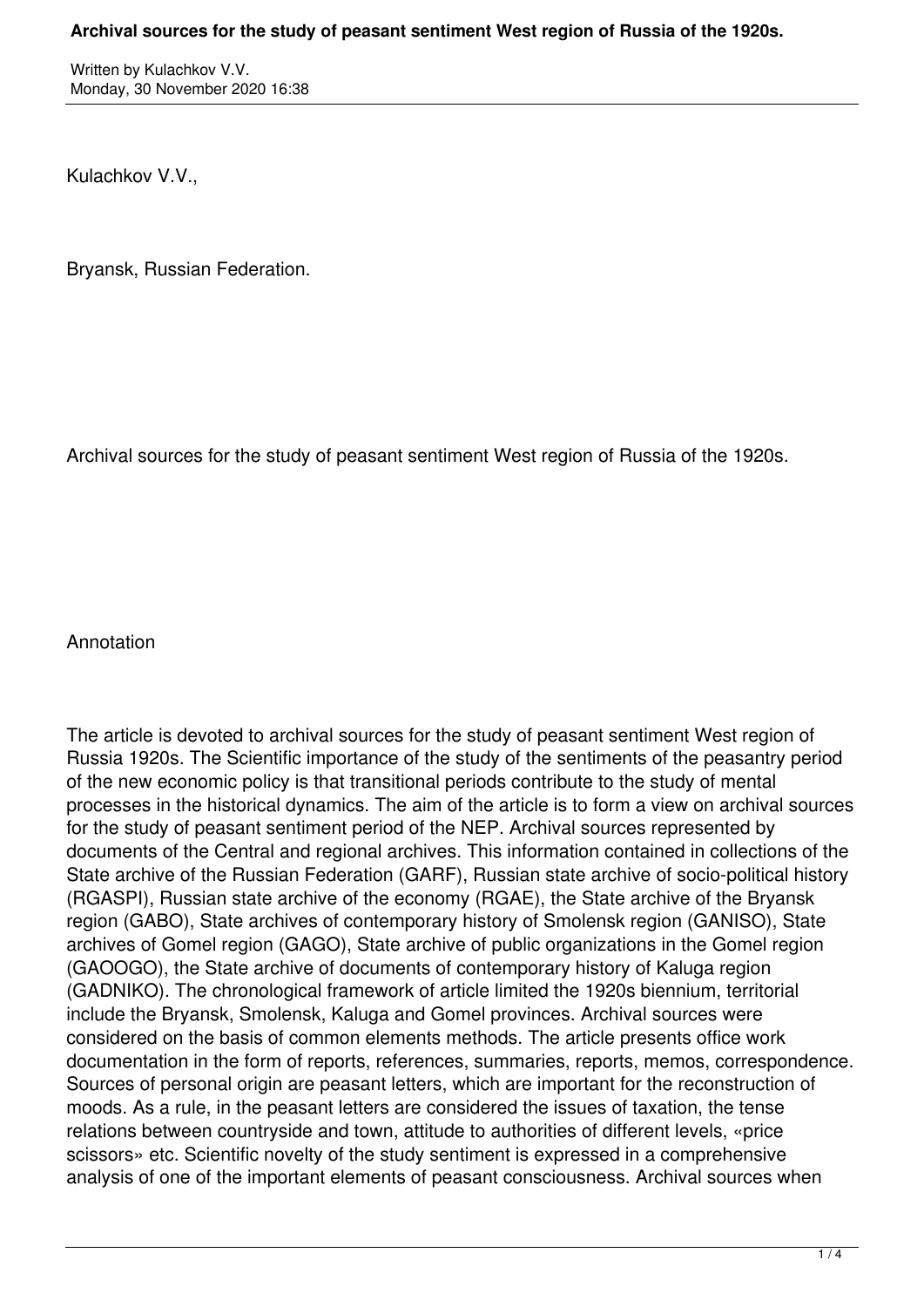Written by Kulachkov V.V. (1995). The state of the state of the state of the state of the state of the state o

their addition to published materials provide an opportunity for comprehensive consideration of this subject.



## Keywords

Peasants, mood, West region of Russia, sources, archive documents, peasant letters.

Download the article: pdf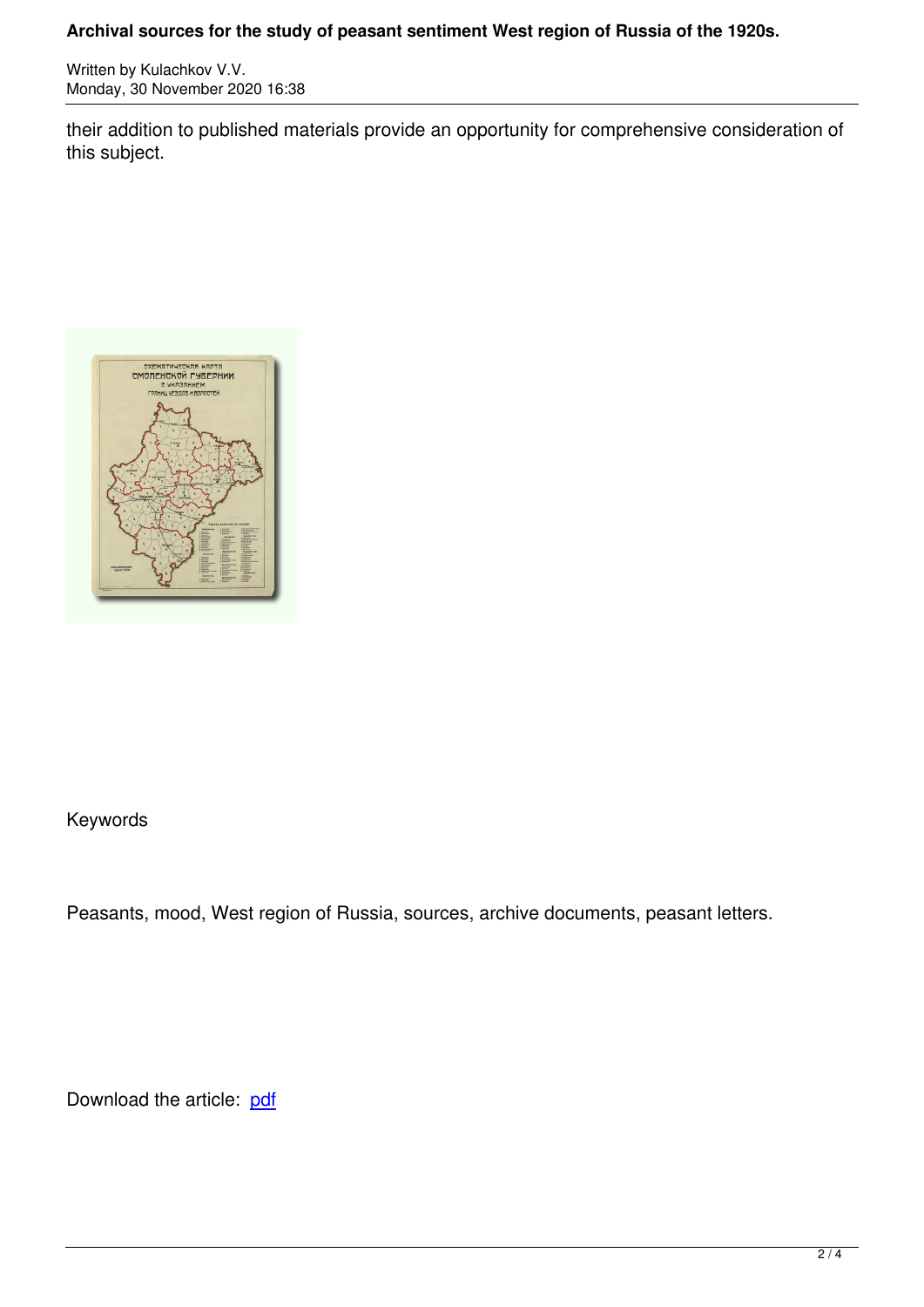References

1. Ol'shanskij D.V. Psihologija mass [Psychology of the masses] — SPb.: Piter, 2002.

2. Parygin B.D. Social'naja psihologija Problemy metodologii, istorii i teorii [Social psychology Problems of methodology, history and theory] – SPb.: IGUP, 1999.

3. Porshnev B.F. Social'naja psihologija i istorija [Social psychology and history]. M.: Nauka, 1979.

4. Jarov S.V. Istochniki dlja izuchenija obshhestvennyh nastroenij i kul'tury Rossii XX veka [Sources for the study of public attitudes and culture of Russia of 20 century] – SPb.: Nestor-Istorija, 2009. P. 389.

About author

Kulachkov Vadim Vital'evich, Ph. D. in History, Associate Professor, Department of Philosophy, History and Sociology, Bryansk State Engineering-Technological Academy,Associate Professor,Russian Federation, Bryansk, 8-953-270-81-37, vad2517@yandex.ru

**You can read completely article in the russian historic-archival magazine "The Herald of an Archivist". Read more about terms of subscription here .**